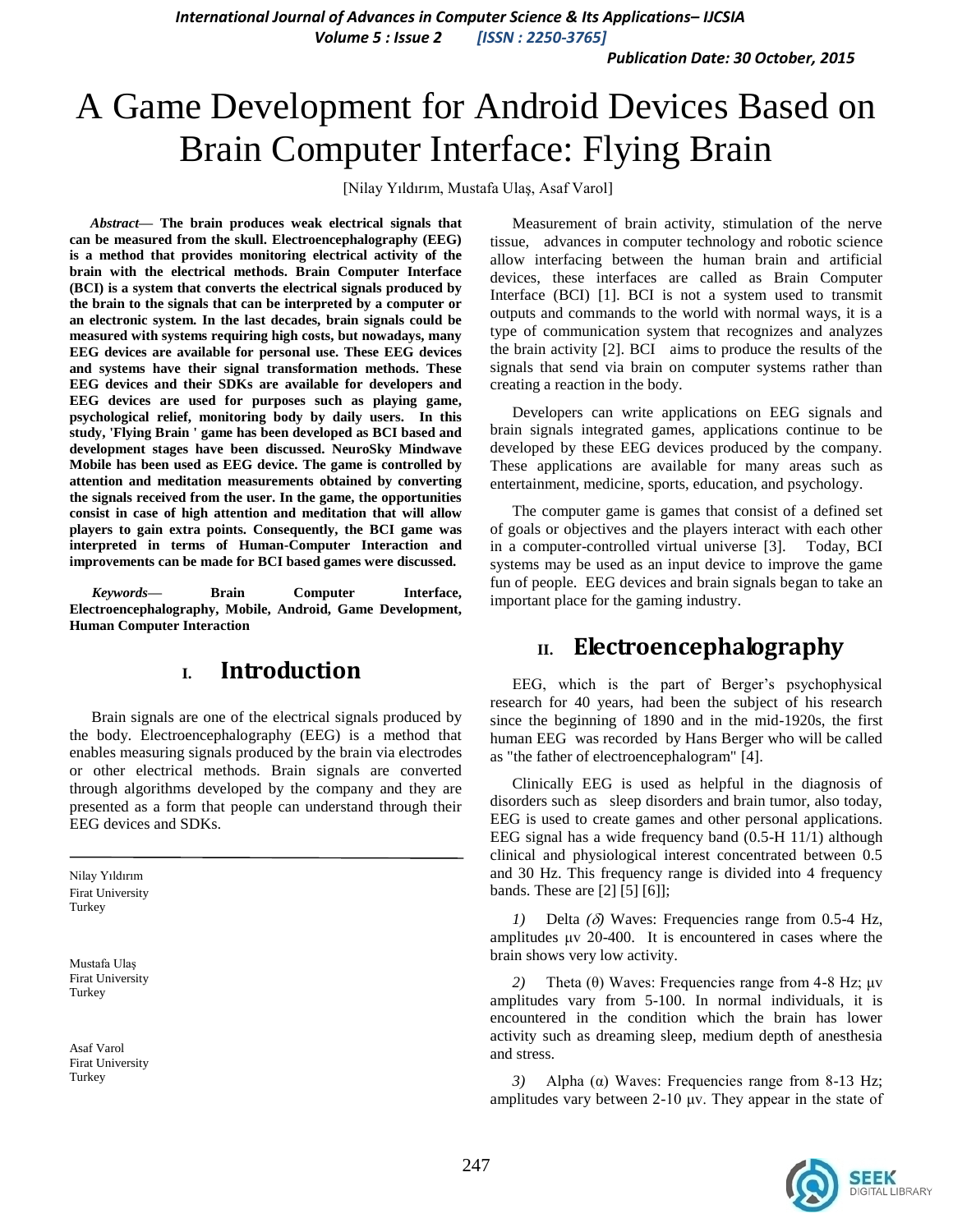#### *Publication Date: 30 October, 2015*

the absence of external stimulus, physical and mental rest state, closed eyes of individuals in the awake state.

*4)* Beta (β) Waves: Frequencies are more than 13 Hz. Amplitudes vary between 1-5 μv. It is encountered in the phase of rapid eye movement when sleeping, in case of focused attention, mental work, sensory information processing, tension. Beta waves correspond to the highest activity levels of the brain [2].

# **III. EEG, Human-Computer Interaction and Computer Games**

Human-Computer Interaction (HCI) is discussed in terms of human, computer and interaction. Interaction rates are considered for machines that require human-computer interaction, the need for a natural intuitive user interface that estimate and understand our intentions and show the characteristics of human-human interaction is increasing [7].

It is important to take into consideration of HCI factors and try to improve these factors as a priority on digital games. In previous years, input devices for the players were hardware devices such as joystick, mouse, keyboard and management arm. Today, the movements received from the user with the help of the camera, sounds and recent eye-tracking technology and EEG devices are used as input devices for players. Invasive EEG cannot be evaluated in terms of HCl [7], noninvasive EEG devices are used for the games.

When BCI is considered in the context of the game, it is thought that the cerebral activity can be considered as a skill or not and if this is true, it is also considered that this capacity can be increased [7].

Although, many BCI games are developed to satisfy psychological needs, success is not required to do so [8]. However, in some BCI systems, obtaining better performance from the systems with the results of the training of the users can verify that the brain activity is an ability. It is thought that these skills can increase the competitive factor which is the game play element.

When BCI is thought of in terms of game play, it seems to use three methods the game industry. Playing game is possible with brainwaves with or without using a joystick, keyboard or mouse devices which are well-known game input devices. Some constraints are faced when using brainwaves as an input device. Because the technology is still limited and only concentration and meditation or visual evoked potentials is not enough for games, some players think that they don't have total control like playing with a joystick [9].

Another purpose, game developers can measure some states of games such as boredom and excitement by using brainwaves for evaluating the efficiency of games. In this way, important feedbacks are taken for the game. Since 2004, EmSense has been using biofeedback to help game designers evaluate new products [10]. Finally, users can view their meditation and attention levels when playing a digital game.

# **IV. "Flying Brain" Game**

With the increasing importance of BCI, the effects of the games on BCI have been researched and games have been developed for this purpose. A game that can be played by an EEG device and brain signals was developed for Android based devices. For this purpose, Turkey themed "Flying Brain" game was developed.

### *A. Hardware and Software*

The BCI based Android game was developed in the Eclipse platform using the Java Programming Language. The reason for the development of the game for Android devices can be listed as follows:

- Mobile platforms that the new size of the game experience is preferred due to the touch feature, ease of use, accessing in anywhere for small game experience and Android is determined as a mobile platform.
- The demand for devices and brands running the Android operating system is majority with 82% [11].
- Bluetooth access for Android devices and Bluetooth permit procedures for applications are easier.

NeuroSky Mindwave Mobile is used as EEG device. Brain-controlled games, applications are being developed Using NeuroSky technology. ThinkGear is the name of a single dry sensor technology that makes the measurement, filtering and analysis of EEG signals and brain waves and converts the user's brain signals to the shape information for applications using proprietary eSense algorithms of NeuroSky [12].

NeuroSky Mindwave Mobile uses TGAM module. TGAM is the first brain wave sensor developed for personal applications by NeuroSky and gives raw brain waves, inputs and outputs of the EEG power spectrum and states such as meditation and attention, measures EEG / ECG signal quality and detects the blink [13].

While alternating oscillation of mains frequency or electric frequency is 60 Hz in America and some Asian countries, it is 50 Hz in many countries of the world [14]. Therefore, Mindwave Mobile 50 Hz model for Europe was obtained.

### *B. Development Of The Game*

"Flying Brain" game is designed with the same function of Flappy Bird [15]. Progress of the Flappy Bird game is based on the principle that a bird flaps its wings for rising with each screen touch and fall down when not touching the screen. Meantime, while the bird is attempting to pass through the barrier, this passage gives 1 point to the player. The bird that hits the barriers or the ground dies and the game ends in this way. Attention and meditation waves are used as input to improve the competitiveness and the excitement of the game. Development stages in terms of the platform as follows:

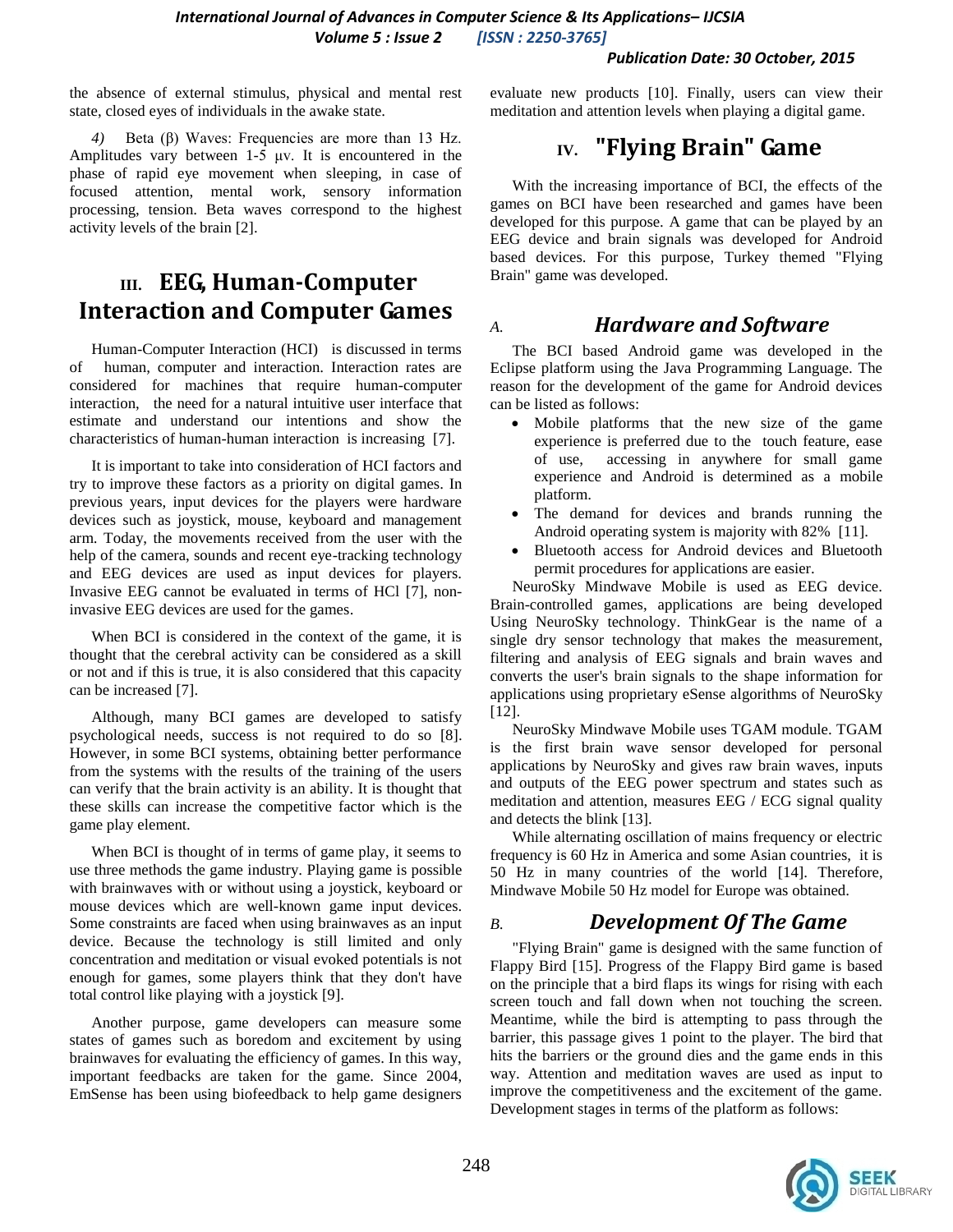### *International Journal of Advances in Computer Science & Its Applications– IJCSIA Volume 5 : Issue 2 [ISSN : 2250-3765]*

#### *Publication Date: 30 October, 2015*

- Firstly, Java has been selected as the platform and JDK and Eclipse IDE has been installed.
- The Android SDK has been downloaded and the installation for Android SDK for Eclipse has been completed.
- New project and related classes are created and graphic design and code writing were performed.
- ThinkGearBase. jar and ThinkGearPackX. jar libraries that are NeuroSky's library for Android have been added to the project.
- Bluetooth permission and other permissions are added to Android Manifest file.
- The preview of the game on Android 4.4.2 platform has been completed, but the preview for control BCI could not be realized due to the lack of Bluetooth permission of the Android Virtual Device.
- The game experiments made on the Samsung Galaxy Note 10.1 and the game has been completed.

The progress of the game is as follows;

- The user wears NeuroSky Mindwave Mobile device and the application that installed on the device performs a Bluetooth connection.
- When the game is opened, if the Bluetooth device is not available, "Bluetooth is not available" message is displayed to the user with a toast.
- ThinkGear (TG) and device connection status are indicated at the top of the game as centered as in Figure 1. For example "Connecting..." "Connected.".



- Measurements of meditation and attention level representation in the game were visualized with a progress bar as in Figure 1.
- While the brain that designed as the main character passes through the barrier, this passage gives 1 point to the player.
- e-SENSE measurement has been developed for NeuroSky devices specially and is based on the conventional EEG measurements. Attention and Meditation values were scaled between 1 to 100 and evaluation of the rating scale is as follows [16]:
- Measurements between 40 and 60 are considered as "neutral ".
	- *a)* It is accepted as a little high between 60-80.
	- *b)* It is accepted as high between 80-100.
	- *c)* Values between 20 -40 are considered as low.
	- *d)* Values between 1-20 are shown to be very low
- Game starts automatically when the player's attention value rises above 80.
- Attention level is obtained by measuring beta waves. When the player's attention gets over 80 levels 10 times, extra 10 points are gained as shown in Figure 2.

A visual that represents extra 10 points is shown to the user.



Figure 2. Gaining 10 point in case of attention

 Meditation represents the player's mental calmness and it is obtained by the measurement of alpha waves. When the player's meditation gets over 80 levels, maps that give extra 1 point to the player are displayed on the screen as in Figure 3. When meditation level drops below 80, new maps are out on the screen.



Figure 3. The maps are shown on screen in case of meditation

- The player's score instantly appears in the top middle of the screen. When the character is crashed to the barrier or fallen down by the player, the game ends.
- Players can see the score and the highest score in the game.

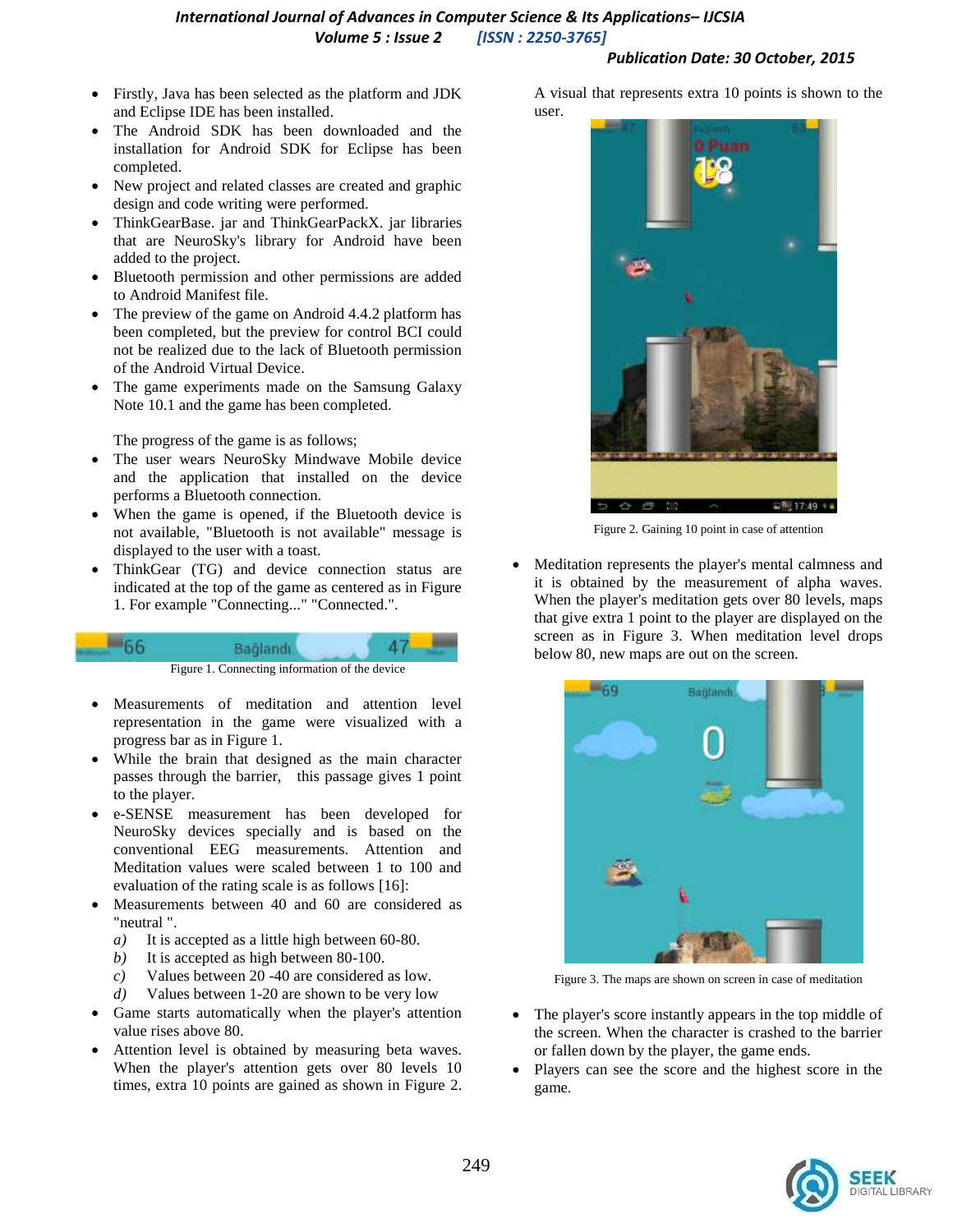#### *Publication Date: 30 October, 2015*

• Also, the game is designed to be played without using the EEG device. Users may play the game without EEG device, but they can't earn extra points.

# *C. Coding Of The Game*

TG device communicates with application by messages sent to a Handler object and these messages are transmitted within the msg.what object. The codes about Bluetooth connection and the connection of the device as shown in Figure 4.

```
bluetoothAdapter
                                                  =BluetoothAdapter.getDefouLtAdapter();
if( blue toothAdapter == null ) {
         for (int i=0; i<5; i++)Ł
        Toast.makeText( this, "Bluetooth is not
available" Toast LENGTH_LONG ).show();
        return; }
    \} else\{// TG Device was created
        device = new TGDevice(bluetoothAdapter,
handler);
    ŀ
if( device.getState() != TGDevice.STATE_CONNECTING
&& device.getState() != TGDevice.STATE_CONNECTED )
\{device.connect( <u>rawEnabled</u> );
        ł
```
Figure 4. Bluetooth and TG device connection codes

```
case TGDevice.MSG ATTENTION:
          textView3.setText(msg.arg1+"");
   // Game starts over 80 level
                  if (msg arg180){
                  switch (currentStatus) {
                  case Sprite STATUS NOT STARTED:
            currentStatus = Sprite.STATUS_NORMAL;
                      break;}}
  //Maps are shown on screen
          if (msg. arg180){
              counter++;
     puannes.setVisibility(View.INVISIBLE);
                  if (counter==10)\{currentPoint+=10;
       for (int i=0; i(1500; i++) {
    puannes.setVisibility(View.VISIBLE);
                          ł
```
Figure 5. Codes for attention state

When the player's attention level rises above 80, game starts automatically. Also, when the player's attention gets over 80 levels 10 times, it is gained an extra 10 points. The codes for attention level are as in Figure 5.

Maps are displayed on the screen when the player's meditation level is over 80. A map gives 1 point to the player when it is collected. Meditation status codes are in Figure 6.

```
case TGDevice.MSG_MEDITATION:
    ACTIVATE_MAP = false;
         textView1.setText(msg.arg1+"");
         if(msg.arg1>80){
        ACTIVATE_MAP = true;
        }
   // ACTIVATE_MAP state
  if (ACTIVATE_MAP) {
     if (mapCount > MAP_COUNT) {
  mapCount = 0;
MapSprite sprite = new MapSprite(getBaseContext(), 
map);
sprites.addFirst(sprite);
         } else {
   mapCount++;
          }
        }
```
Figure 6. Codes for meditation state

# **V. Conclusions and Recommendations**

The game was developed according to the operation of "Flappy Bird" [15] game that is the one of most played mobile games of 2013-2014 years. It is aimed to directing the game using EEG device by the player thanks to the attention and meditation signals which are the sensory signals. While the movement of game character is sensitive even the touching input, it is not possible to move our character to the desired direction with brain signals. According to Gürkök [8], if the BCI is used for critical operations such as moving game character, the control cannot be achieved effectively, the users want manual control. In this case, using the signal only to increase the game score has been appropriate for this game type. According to the research of Gürkök [8], only attention is not enough to control the BCI game and the players want to use other controllers. Therefore, it is important to have used the EEG signals with touch input.

Personal evaluation of the game and EEG system can be stated as follows;

 Development of the game as Android-based has provided to user transport and the ability to access the game from anywhere.